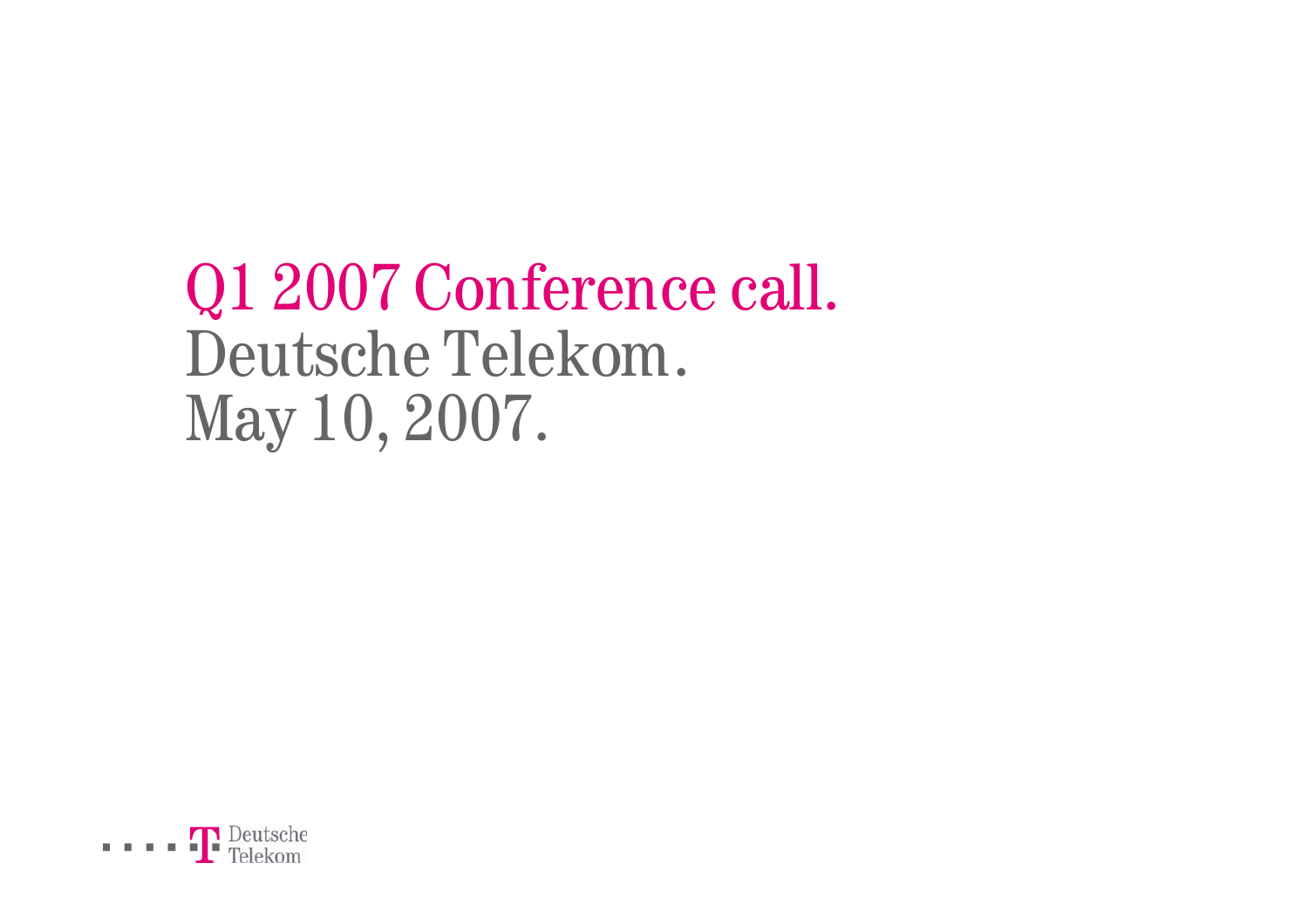#### Disclaimer.

This presentation contains forward-looking statements that reflect the current views of Deutsche Telekom management with respect to future events. They include statements as to market potential, the "2007 Guidance" statements as well as our dividend outlook. They are generally identified by the words "expect," "anticipate," "believe," "intend," "estimate," "aim," "goal," "plan," "will," "seek," "outlook" or similar expressions and include generally any information that relates to expectations or targets for revenue, adjusted EBITDA or other performance measures. Forward-looking statements are based on current plans, estimates and projections. You should consider them with caution. Such statements are subject to risks and uncertainties, most of which are difficult to predict and are generally beyond Deutsche Telekom's control, including those described in the sections "Forward-Looking Statements" and "Risk Factors" of the company's Annual Report on Form 20-F filed with the U.S. Securities and Exchange Commission. Among the relevant factors are the progress of Deutsche Telekom's workforce reduction initiative and the impact of other significant strategic or business initiatives, including acquisitions, dispositions and business combinations and cost saving initiatives. In addition, regulatory rulings, stronger than expected competition, technological change, litigation and supervisory developments, among other factors, may have a material adverse effect on costs and revenue development. If these or other risks and uncertainties materialize, or if the assumptions underlying any of these statements prove incorrect, Deutsche Telekom's actual results may be materially different from those expressed or implied by such statements. Deutsche Telekom can offer no assurance that its expectations or targets will be achieved. Deutsche Telekom does not assume any obligation to update forward-looking statements to take new information or future events into account or otherwise. Deutsche Telekom does not reconcile its adjusted EBITDA guidance to a GAAP measure because it would require unreasonable effort to do so. As a general matter, Deutsche Telekom does not predict the net effect of future special factors because of their uncertainty. Special factors and interest, taxes, depreciation and amortization (including impairment losses) can be significant to the company's results.

In addition to figures prepared in accordance with IFRS, Deutsche Telekom presents non-GAAP financial performance measures, including EBITDA, EBITDA margin, adjusted EBITDA, adjusted EBITDA margin, adjusted EBIT, adjusted net profit, free cash flow, gross debt and net debt. These non-GAAP measures should be considered in addition to, but not as a substitute for, the information prepared in accordance with IFRS. Non-GAAP financial performance measures are not subject to IFRS or any other generally accepted accounting principles. Other companies may define these terms in different ways. For further information relevant to the interpretation of these terms, please refer to the chapter "Reconciliation of pro forma figures", which is posted on Deutsche Telekom's Investor Relations website at www.deutschetelekom.com.

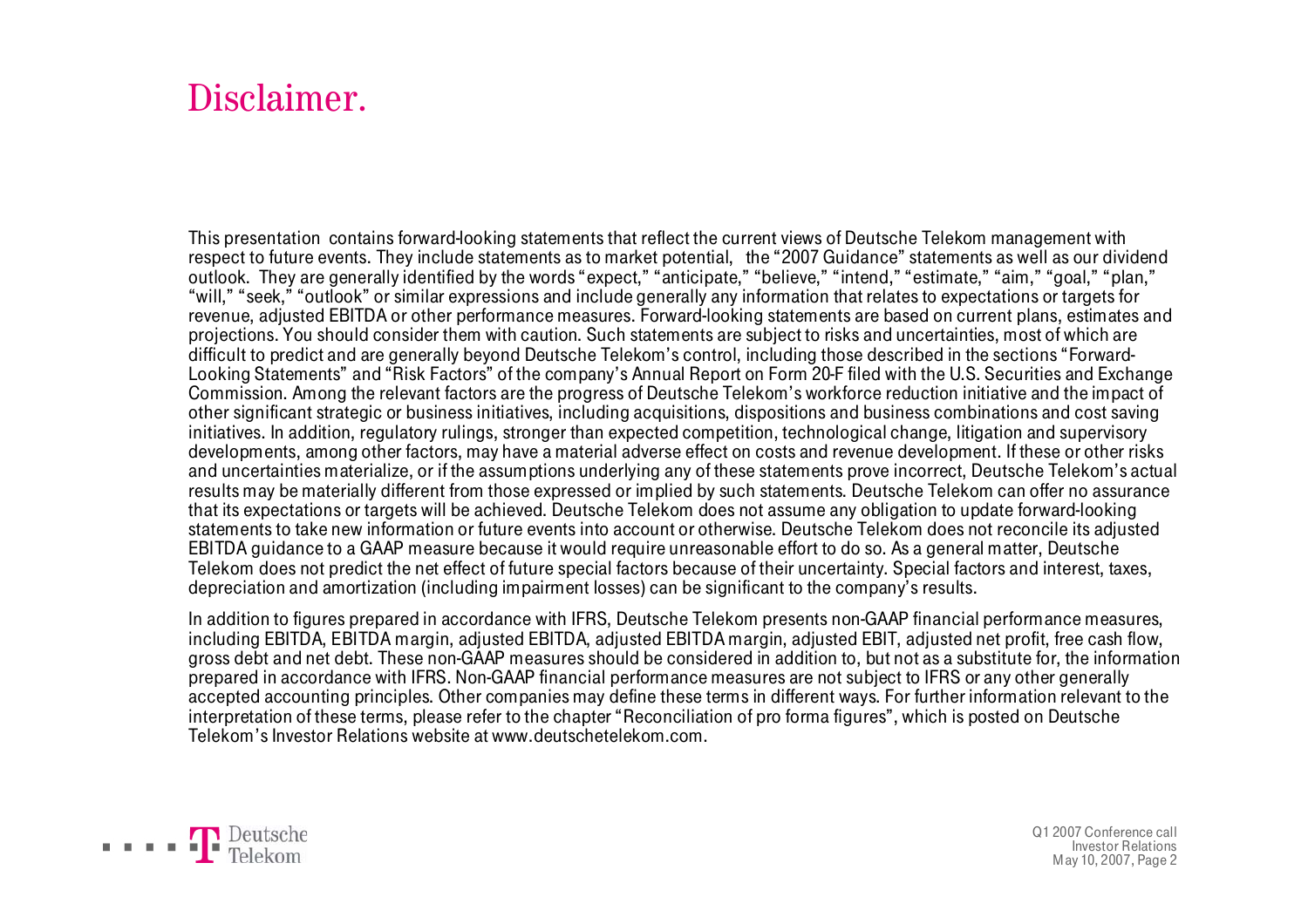# Q1/2007. Highlights.

René Obermann

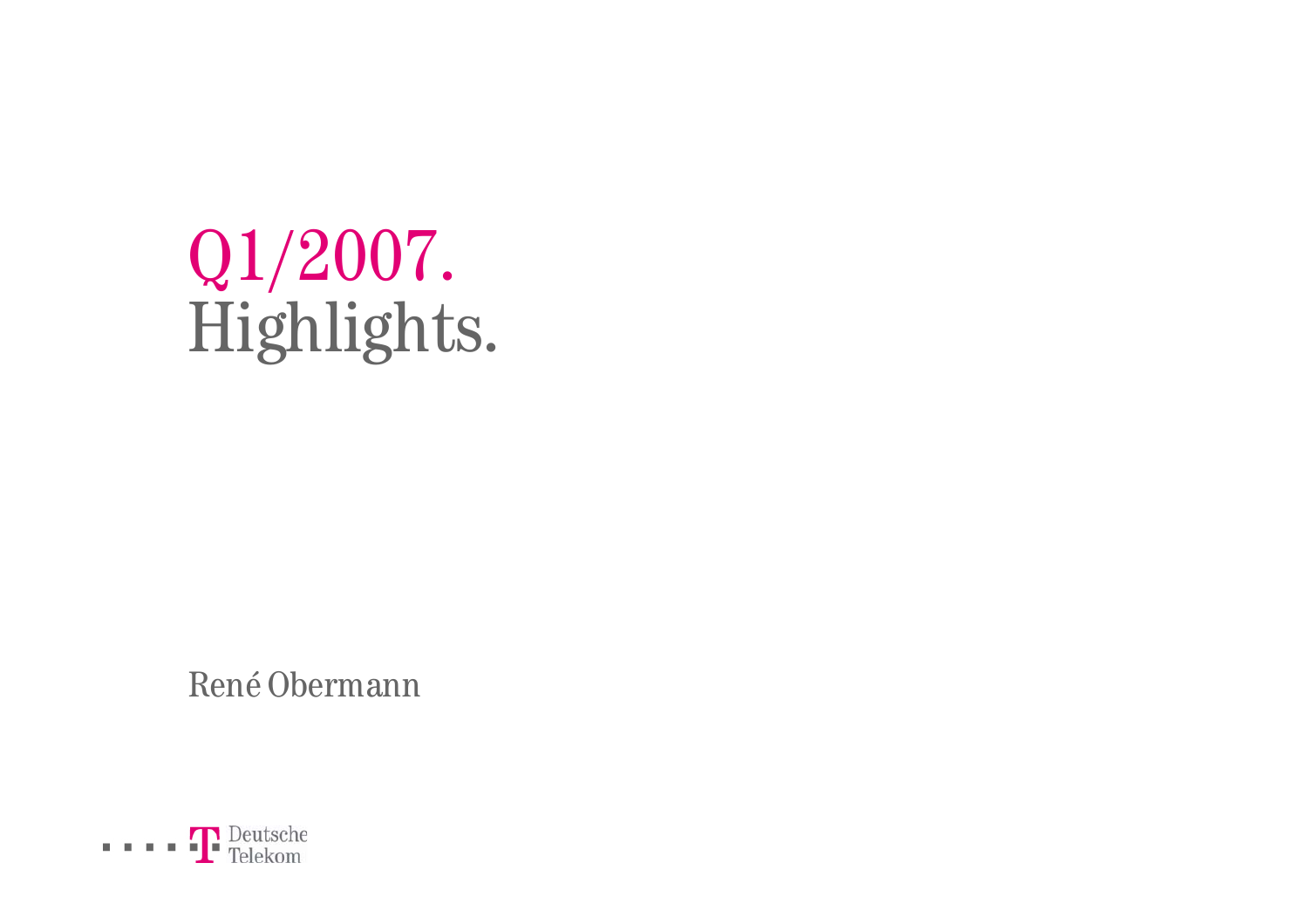# Q1 2007 Highlights.

- Group revenue up 4.1% to €15.5 billion
- Strong international revenue growth with 15.5% international adj. EBITDA growth at 17.5%
- Adj. group EBITDA down 5.8% to  $€4.7$  billion
- Reported net income down 57.9% to  $€0.5$  billion (adj. net income down 42.2% to €0.6 billion)
- Cost reduction:
	- Measures for €1.1 billion of €2 billion target for 2007 already put in place
	- €0.4 billion of savings executed in Q1
- Personnel: 3,200 headcount reduction (before new hires) in Germany in Q1
- Asset disposal program already underway: €0.8 billion achieved as of today

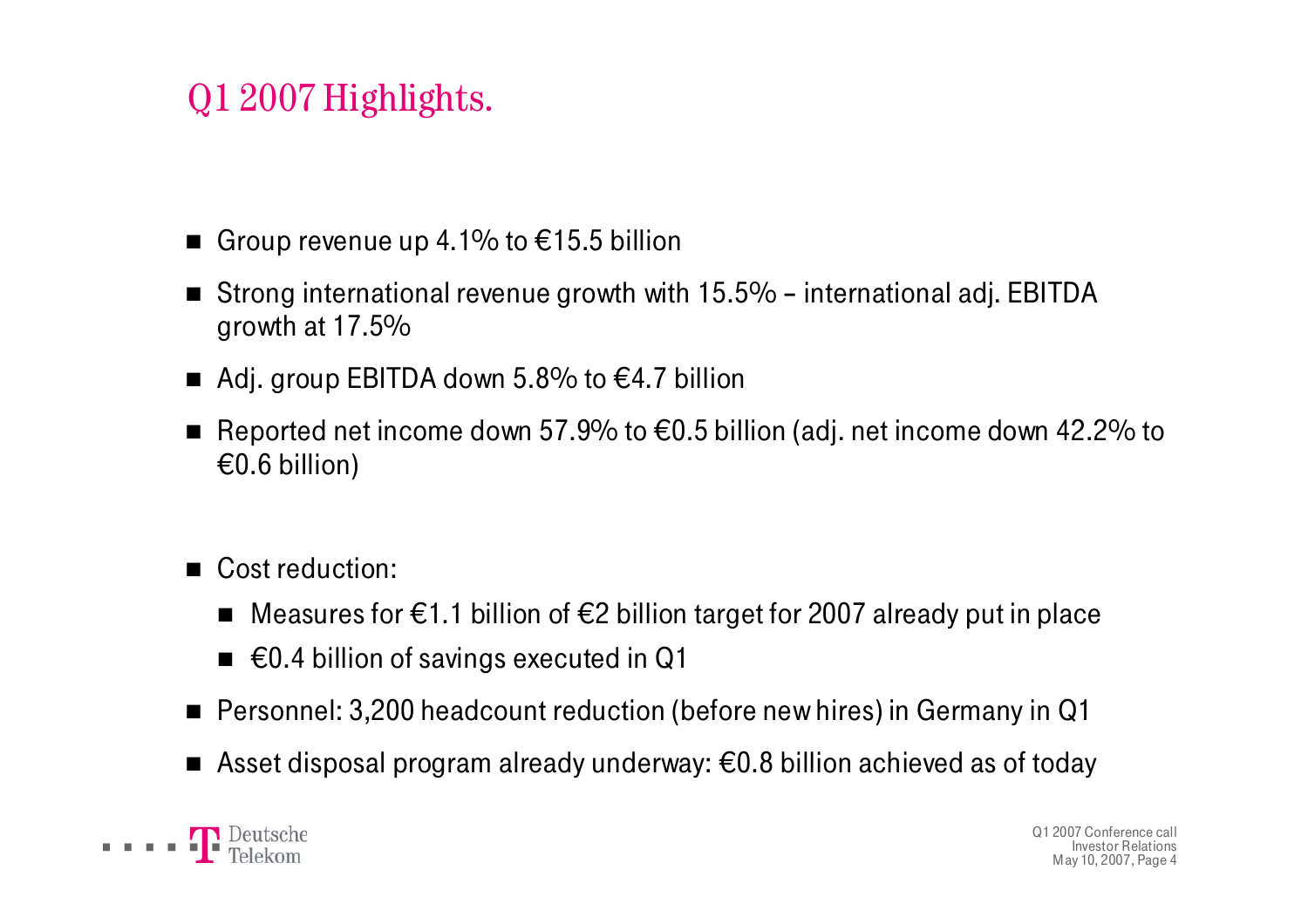

#### Q1 achievements:

- Domestic BBFN:
	- 42% retail market share of broadband growth
	- Strong growth of new bundled products: +2.5 million to 5.7 million
- T-Mobile Germany: 251k contract net adds
- 43 new T-Punkt shops opened

#### Q1 challenges:

- 588k narrowband line losses
- $\blacksquare$  -19.2% adj. EBITDA decline in domestic BBFN

**T** Deutsche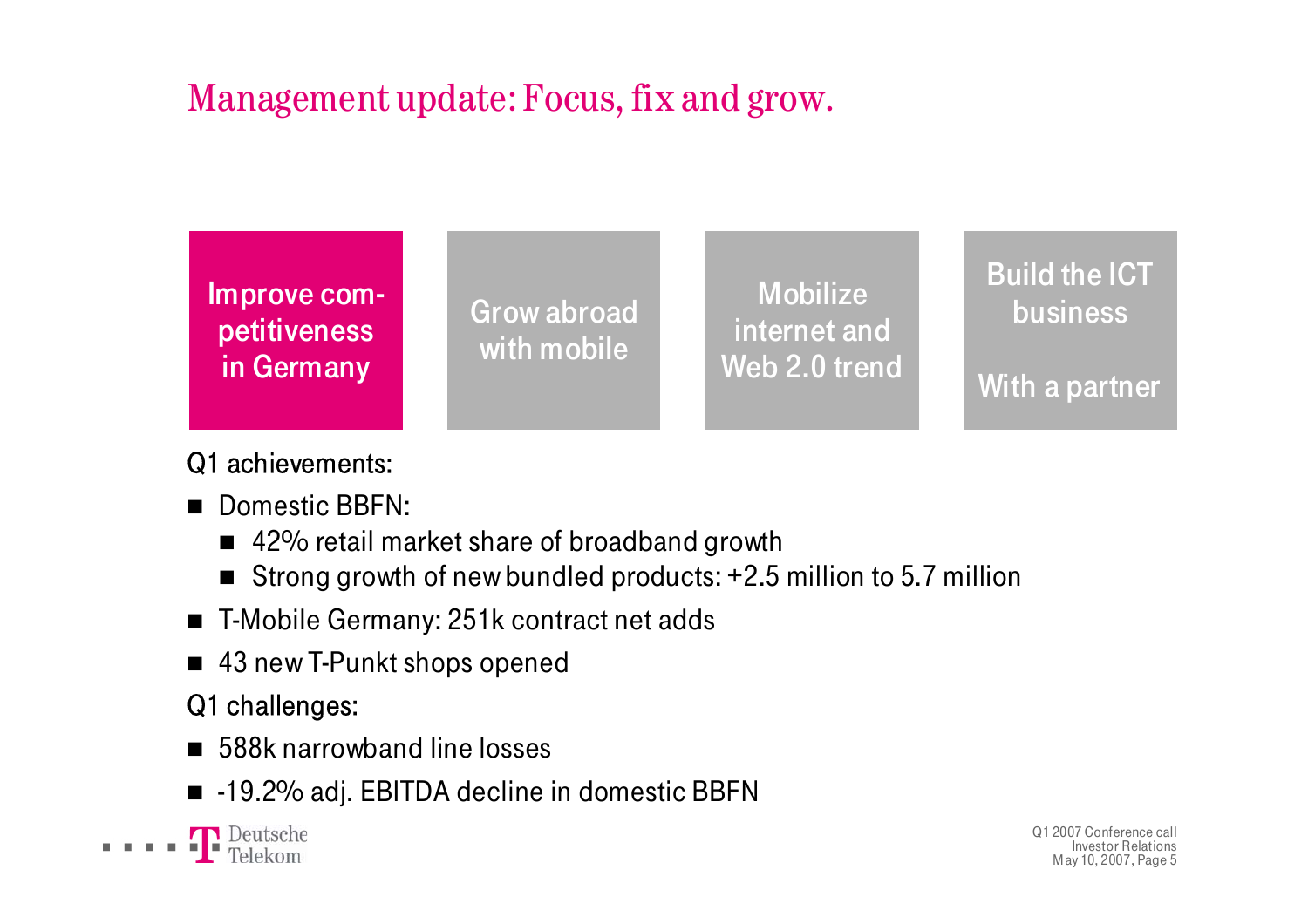

#### Q1 achievements:

- 21.1% yoy international service revenue growth
- Strong contract net adds:
	- 726k US
	- 106k UK
	- 444k ROW

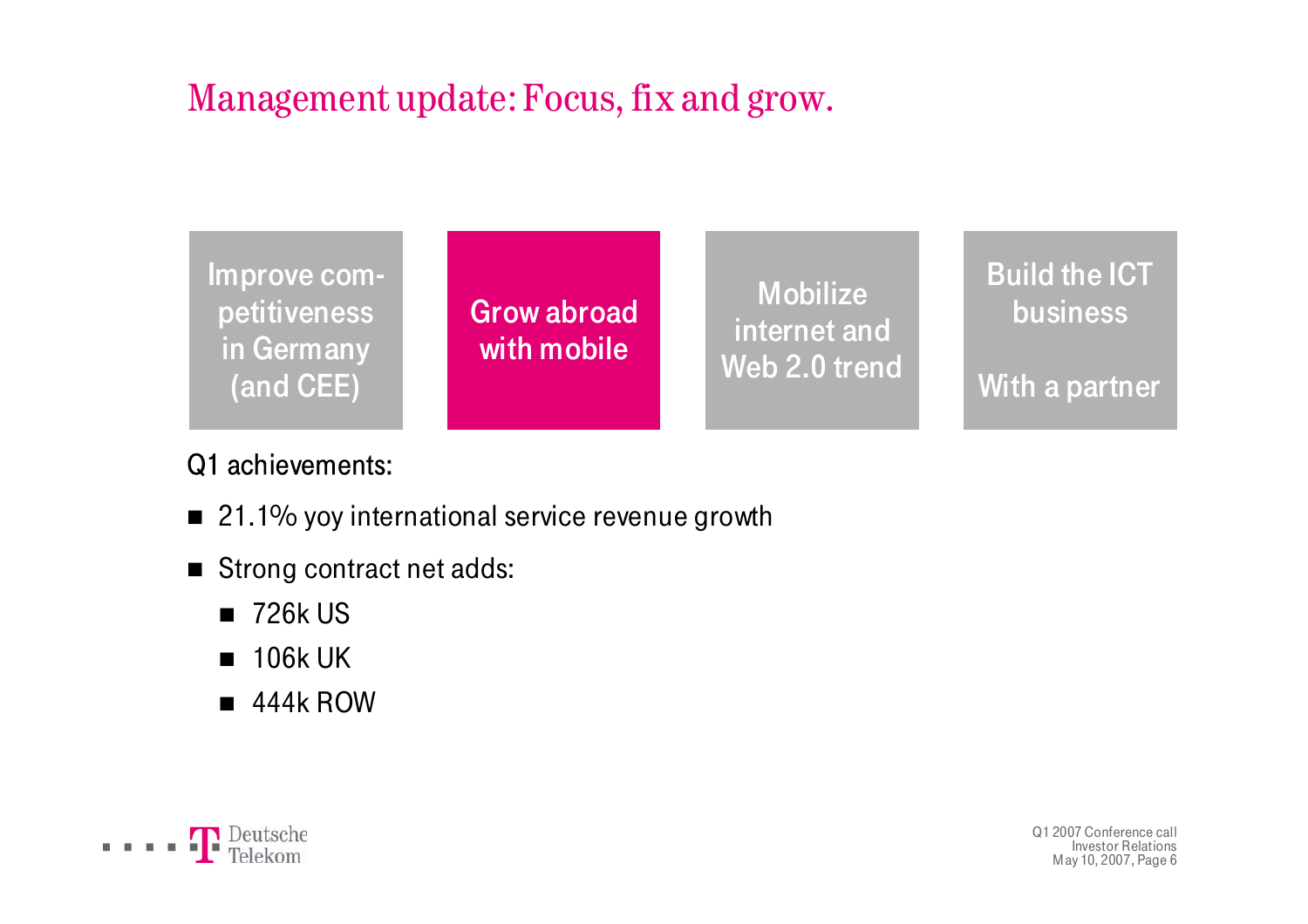

#### Q1 achievements:

- New attractive mobile data tariffs launched at CeBIT
- 2.2 million web'n'walk customers in Europe net adds of 206k
- Western European non-voice revenues (incl. CZ): €674 million, up 13% yoy
- US data ARPU at \$7.50, up 34% yoy total data revenues of \$570 million

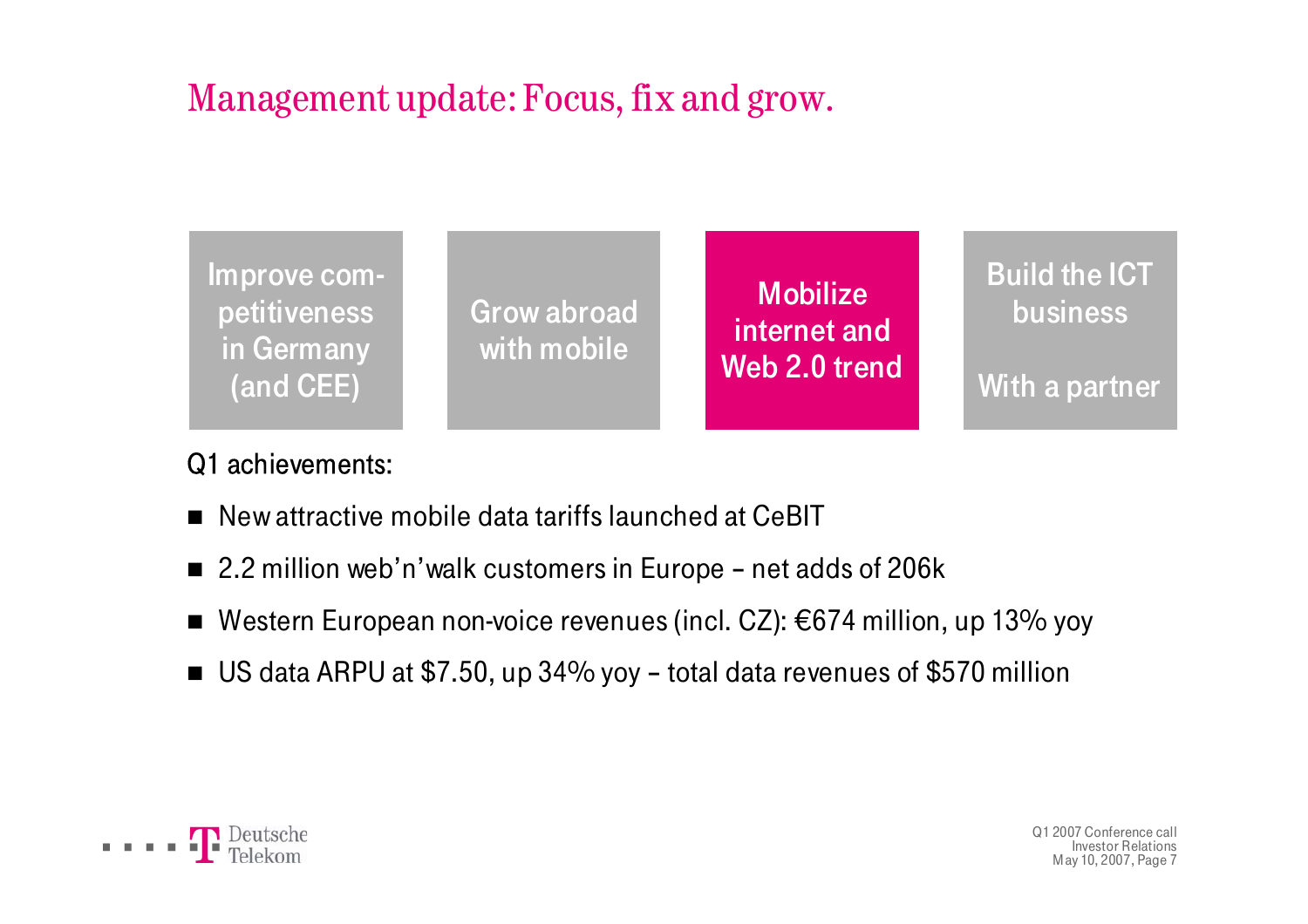

#### **Process underway:**

- Phase 1: information memorandum prepared
- Phase 2: shortlist of partners drawn up

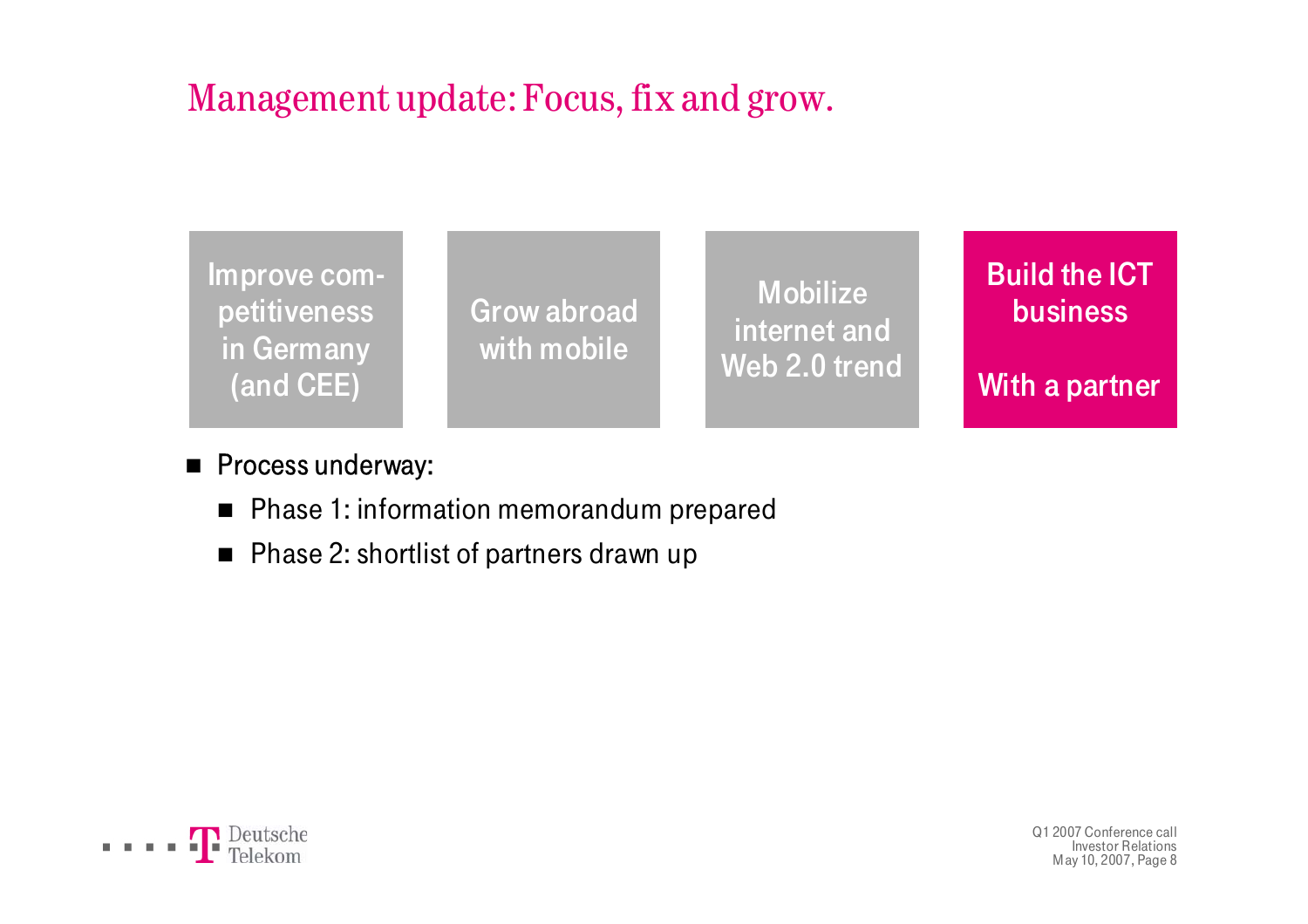# BBFN: Successful DSL push.



1 Based on broadband subscribers from retail, resale, cable and via ULL. 2 Estimate.



■ Development in Q1/07

- T-Com and resale: 785,000 DSL net adds
- T-Com: 572,000 DSL retail net adds  $\rightarrow$  best quarter ever!
- Broadband market in Germany has shown strongest growth ever in Q1 2007
- Strong growth of new bundled products: +2.5 million in Q1 to 5.7 million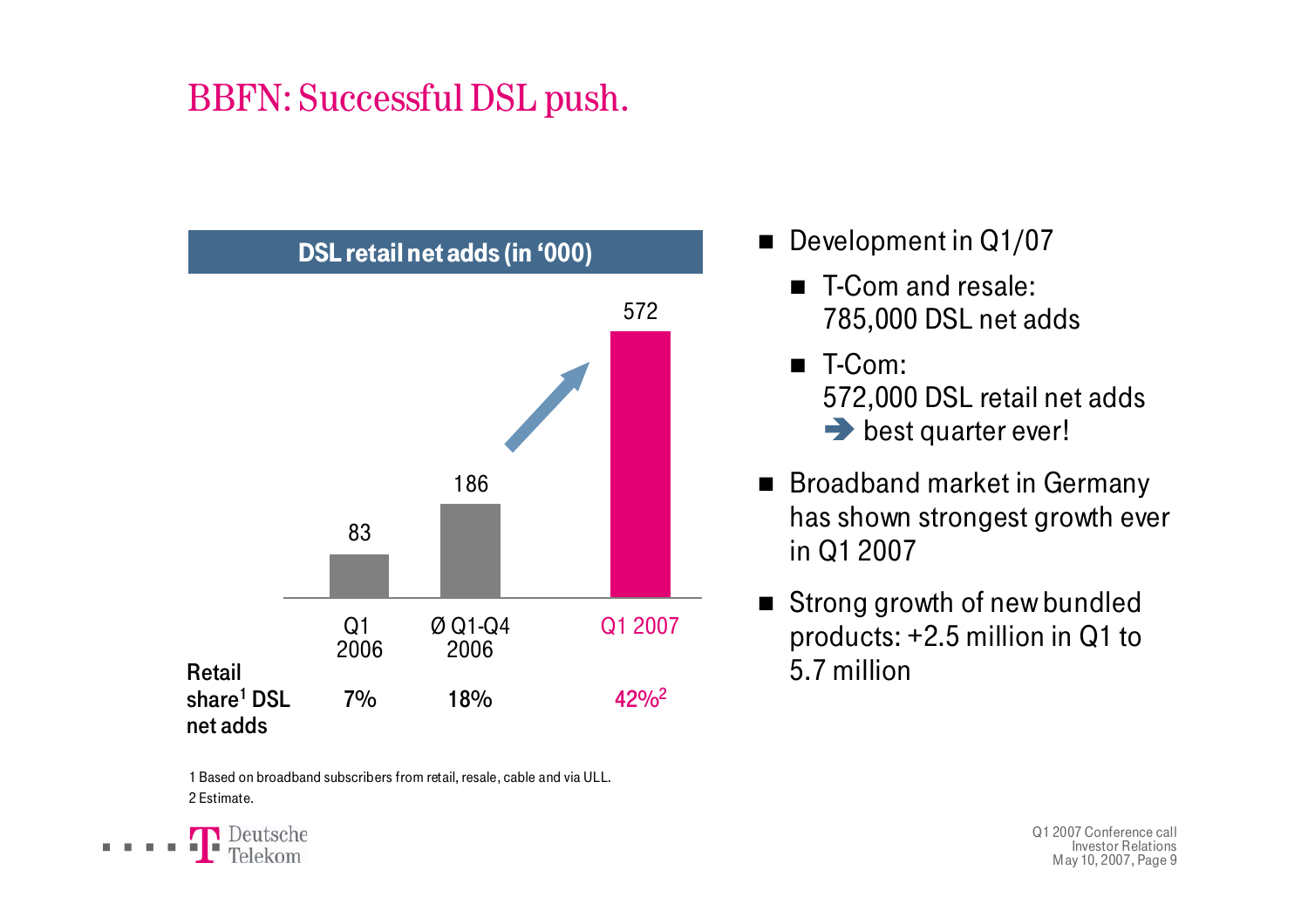# BBFN: DSL invest impacts domestic EBITDA.





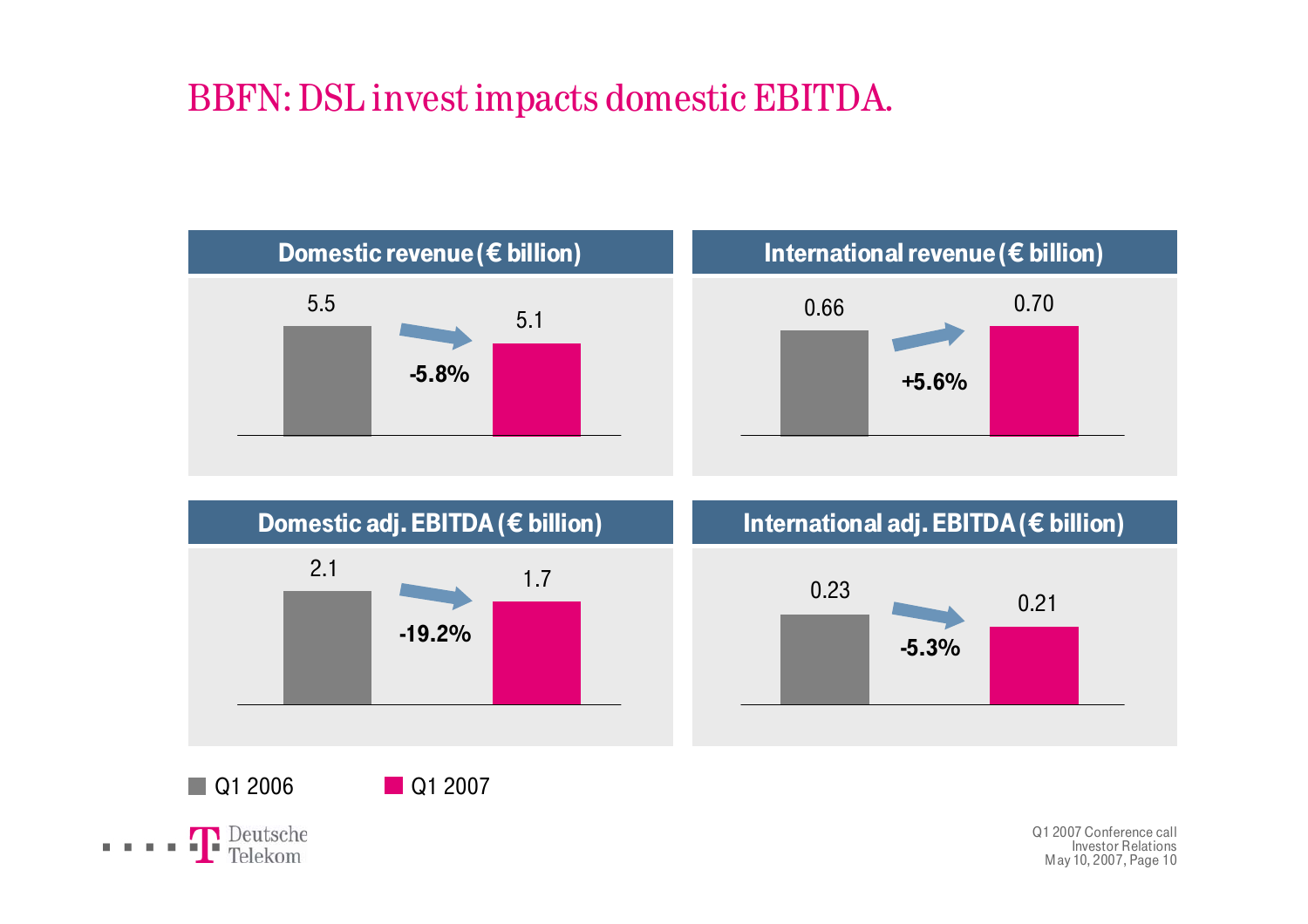## Mobile: Strong international growth.





International cash contribution<sup>3</sup> ( $\epsilon$  billion)



3 Adj. EBITDA – cash capex.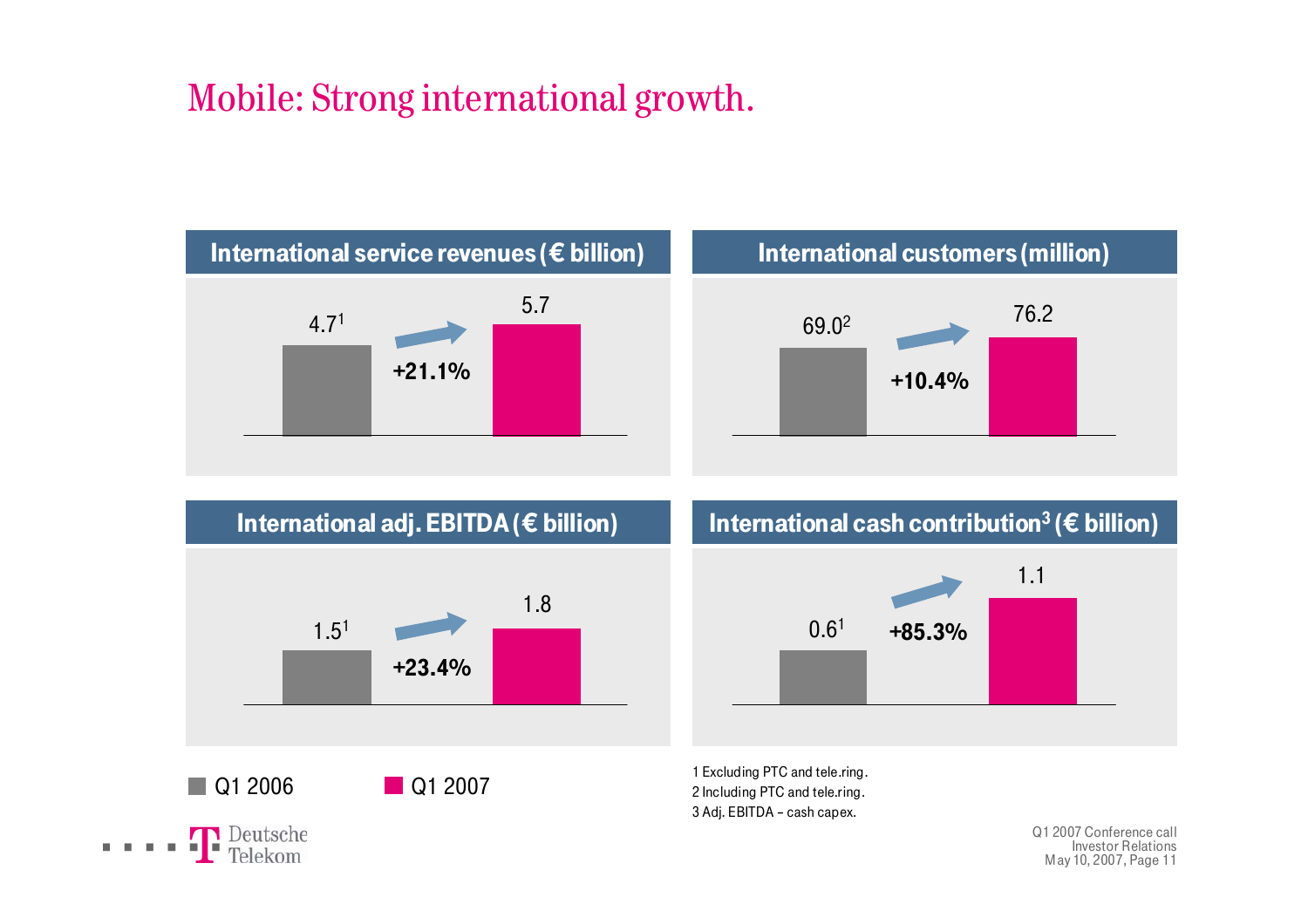# T-Mobile USA: Maintaining excellent momentum.



| <b>Contractnet adds (thousands)</b> |       |                        |       |       |  |  |
|-------------------------------------|-------|------------------------|-------|-------|--|--|
| 725                                 |       | 773                    | 783   | 726   |  |  |
|                                     | 507   |                        |       |       |  |  |
|                                     |       |                        |       |       |  |  |
| Q1/06                               | Q2/06 | Q3/06                  | Q4/06 | Q1/07 |  |  |
| Q1 2006                             |       | $\blacksquare$ Q1 2007 |       |       |  |  |
| $\mathbf{L}$                        |       |                        |       |       |  |  |

. . . .

- Total revenue (US\$) up 12.7%
- Adj. EBITDA: \$1.226 billion, up 11.2%
- Strong ARPU:
	- Blended: \$51, up from \$50
	- Contract: \$57, up from \$54
	- Non-voice: \$7.50, up 34% yoy
- Contract churn at 1.9% (from 2.1%)
- 980k net adds 74% contract (726k)

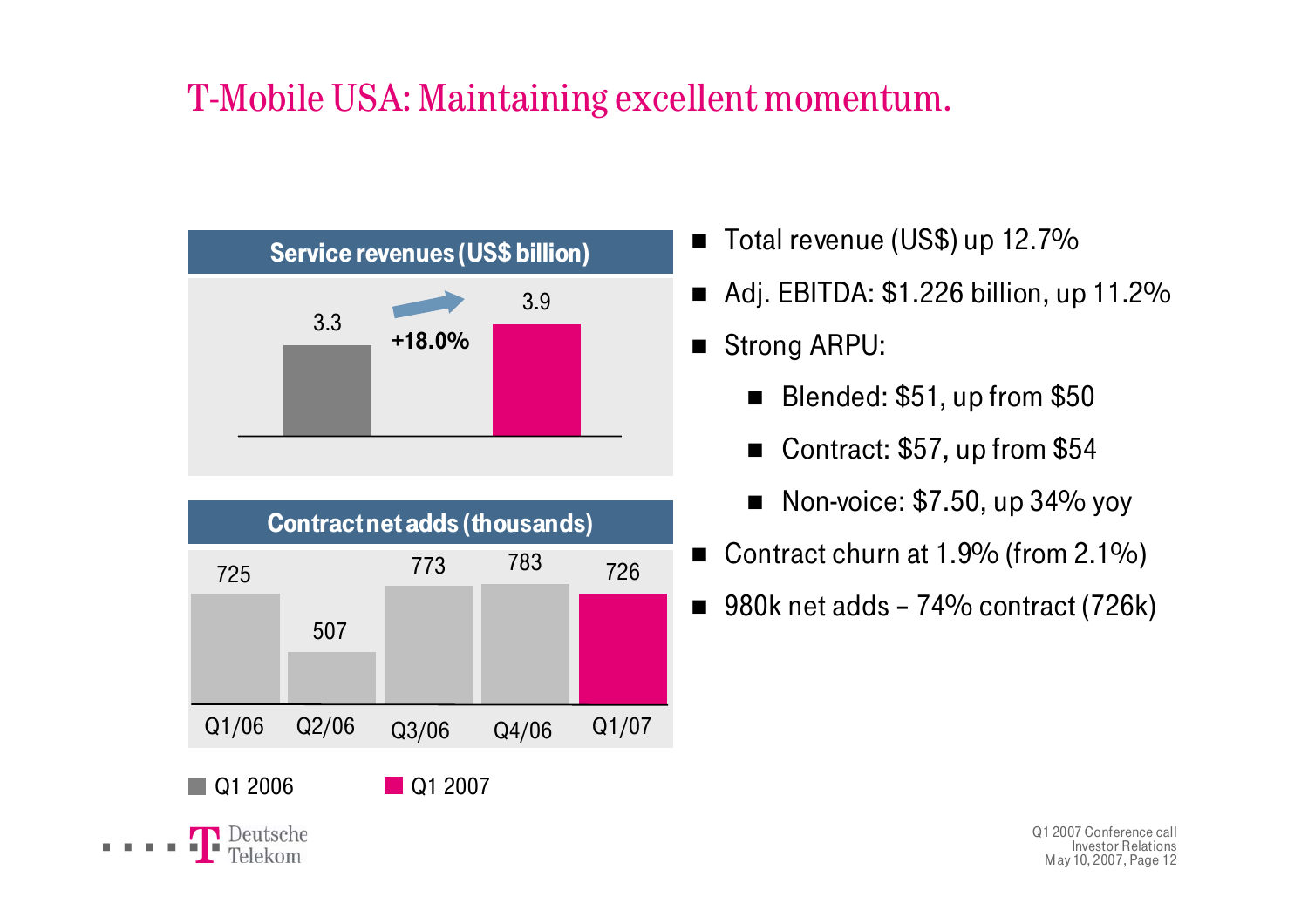# T-Mobile UK: Service revenues up 20%.



- $\blacksquare$  Total revenue up 12.9%
- $\blacksquare$  Strong ARPU:
	- $\blacksquare$ Blended: €30, up from €26
	- Contract: €66, up from €63
- Adj. EBITDA:  $€224$  million, up 34.9%
- $\blacksquare$ Contract churn at 1.9% (from 2.2%)
- $\blacksquare$ Strong contract net adds: 106k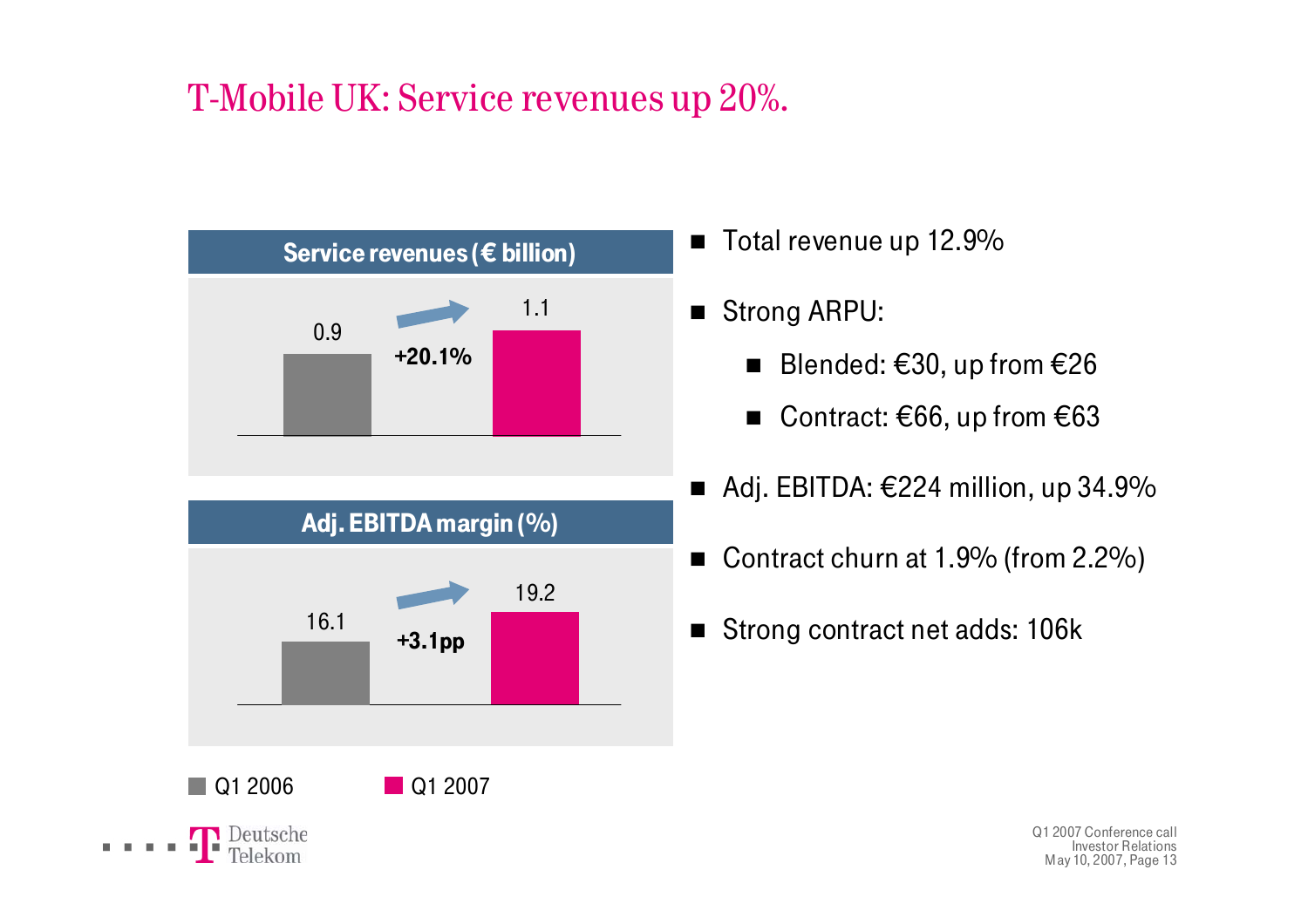# T-Mobile Germany: Margin pressure from higher market invest.



- Strong contract net adds: 251k
- Contract MOU up more than 11% yoy
- **Service revenues:** -3.0% yoy Q1/07 vs. -7.8% yoy Q4/06
- Increased market invest due to:
	- $\blacksquare$ Higher total SAC
	- $\blacksquare$ Higher total SRC
	- $\blacksquare$ Higher sales-related direct costs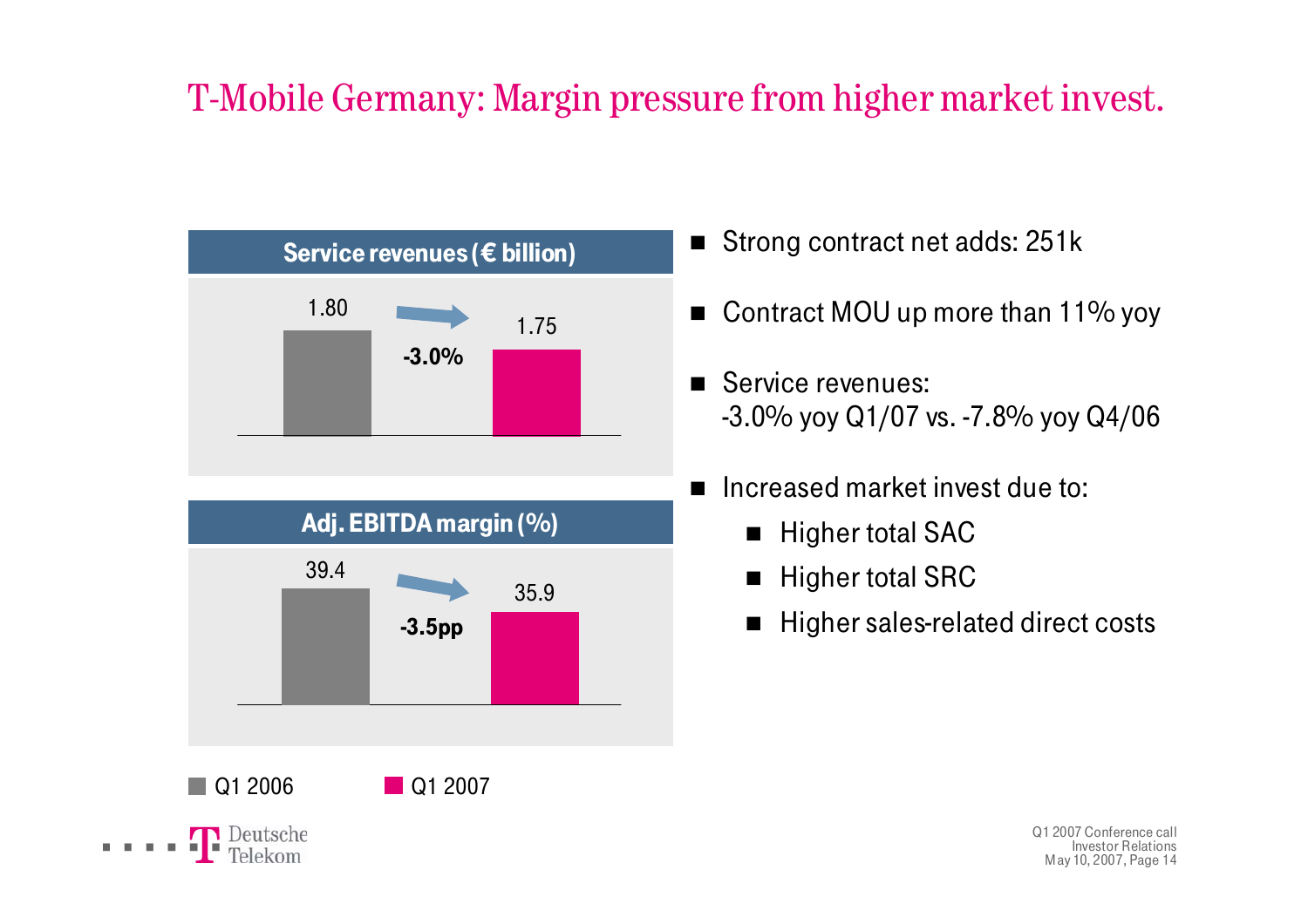## Mobile summary: Double-digit growth.





Investor RelationsMay 10, 2007, Page 15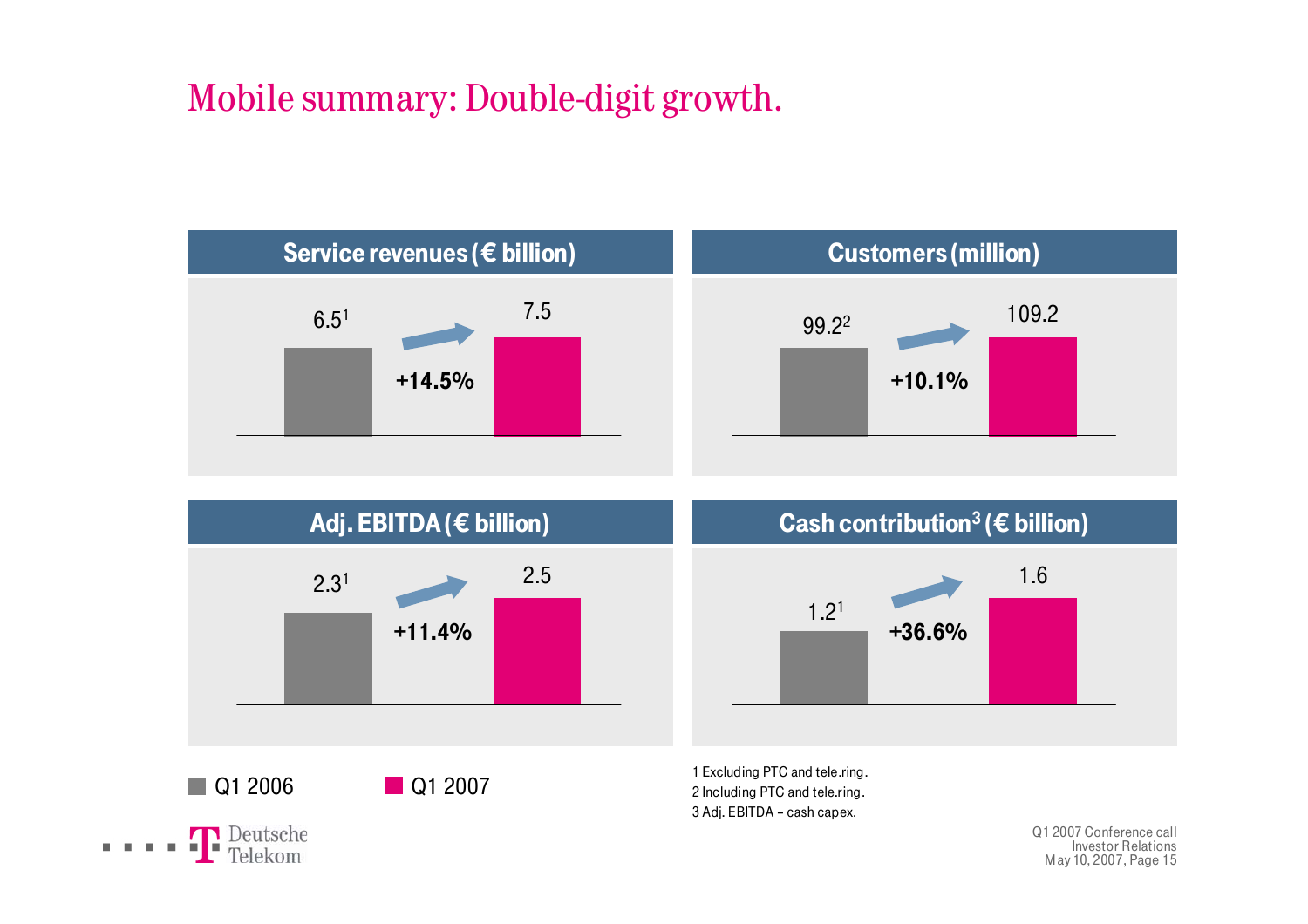## Business Customers: International revenue growth.



**T** Deutsche *<u>ALCOHOL: 1999</u>* Telekom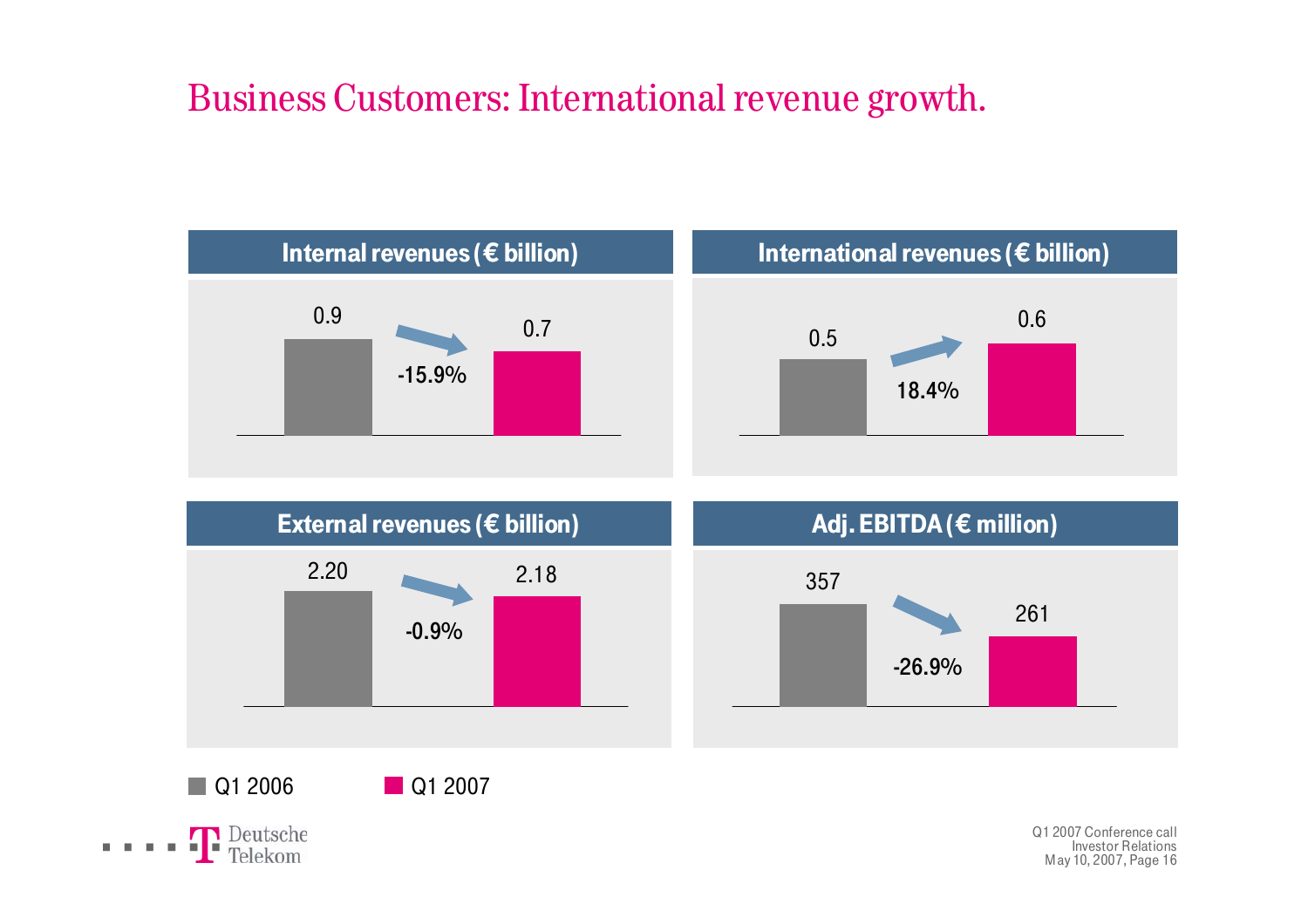#### Asset-disposal program.

- **m** DFMG
- **US Towers**
- $\blacksquare$  **Club Internet**  $\checkmark$
- Ya.com
- Media & Broadcast
- $\blacksquare$ DeTeImmobilien
- **Sireo** (remaining stake)  $\checkmark$
- **Real estate**
- Progress asset-disposal program:
	- $\blacksquare$   $\in$  0.3 billion cash-in from sale of real estate in Q1, further cash-in in Q2
	- Remaining Sireo stake to be sold subject to competition authorities
	- Club Internet sale concluded
	- €0.8 billion total to date

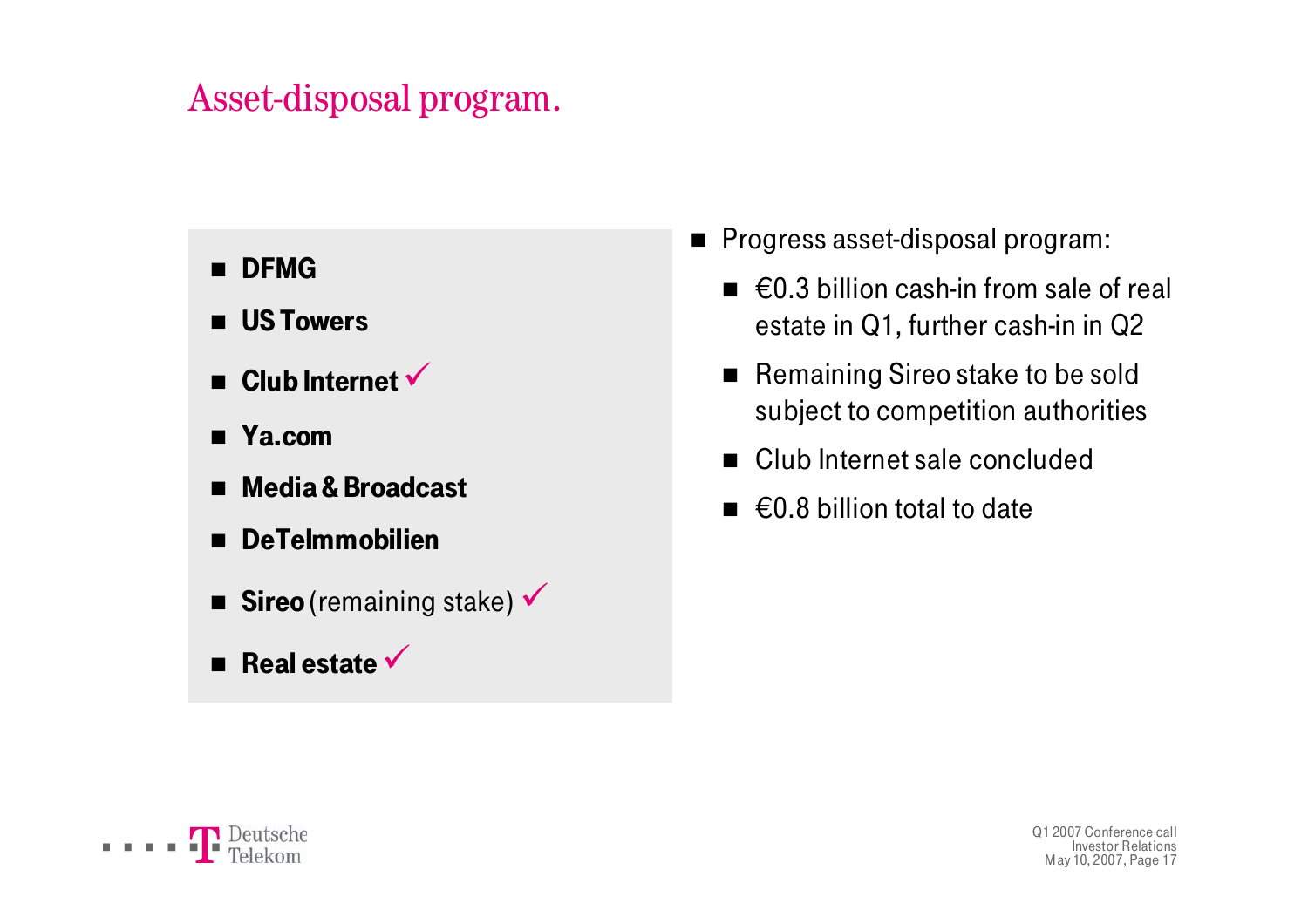### Personnel.

- 3,200 domestic headcount reduction<sup>1</sup> in Q1 (15,300 employees since start)
	- Of which 2,500 early and partial retirement and severance programs
	- Of which 700 turnover and regular retirement
- $\blacksquare$  1,300 new hires in service and sales
- 1,700 net domestic headcount reduction in Q1 since YE 2006
- Additional job reductions in the pipeline as of end of April 2007:
	- Approx. 1,500 sale of Vivento call center locations (Q2 2007)
	- Approx. 2,600 additional contracts for early and partial retirement and severance programs signed

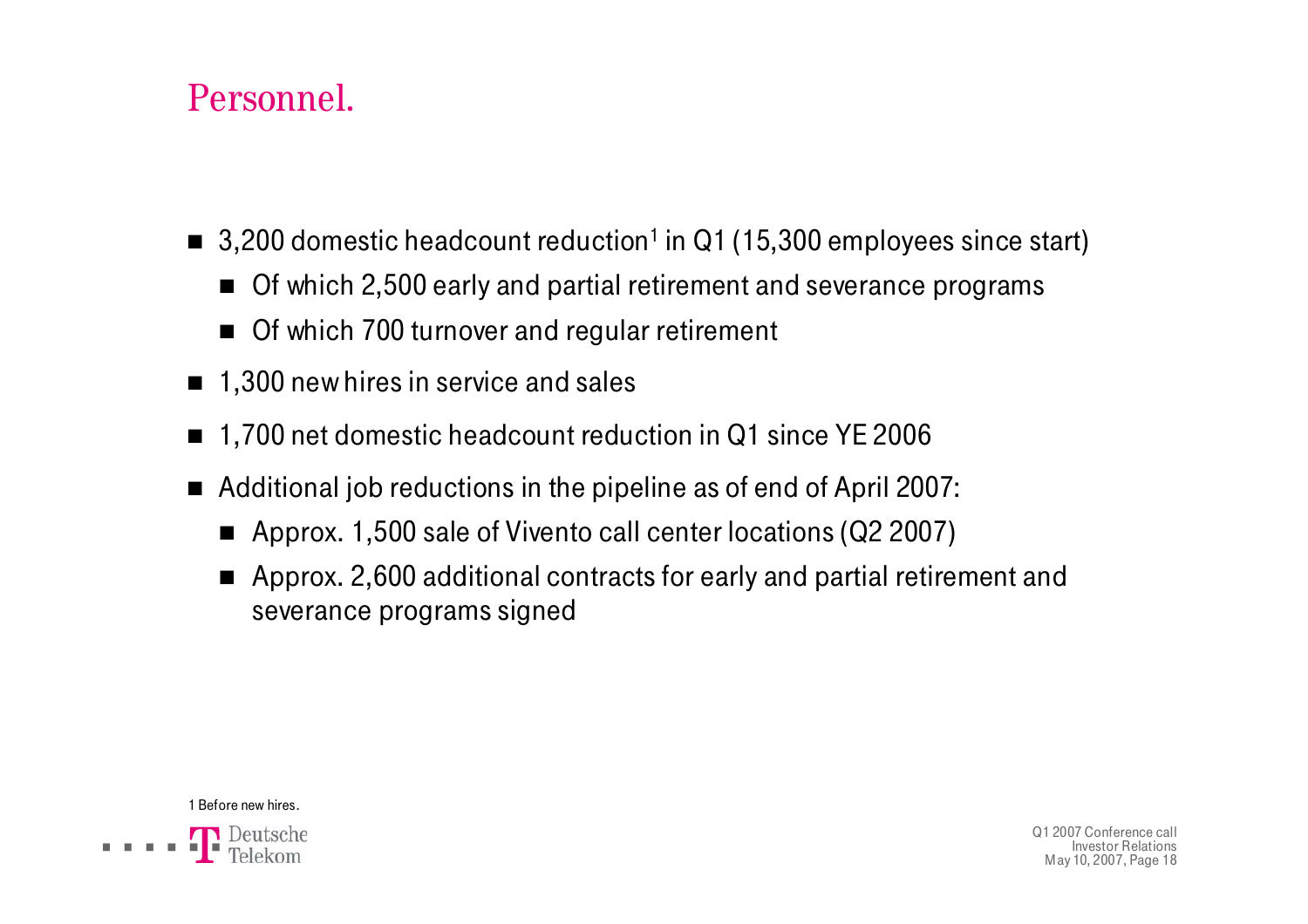## 2007 Guidance: We reconfirm our guidance.

- Moderate revenue growth
- Adj. group EBITDA: around €19 billion
- Free cash flow: around €6 billion (incl. real estate sales)

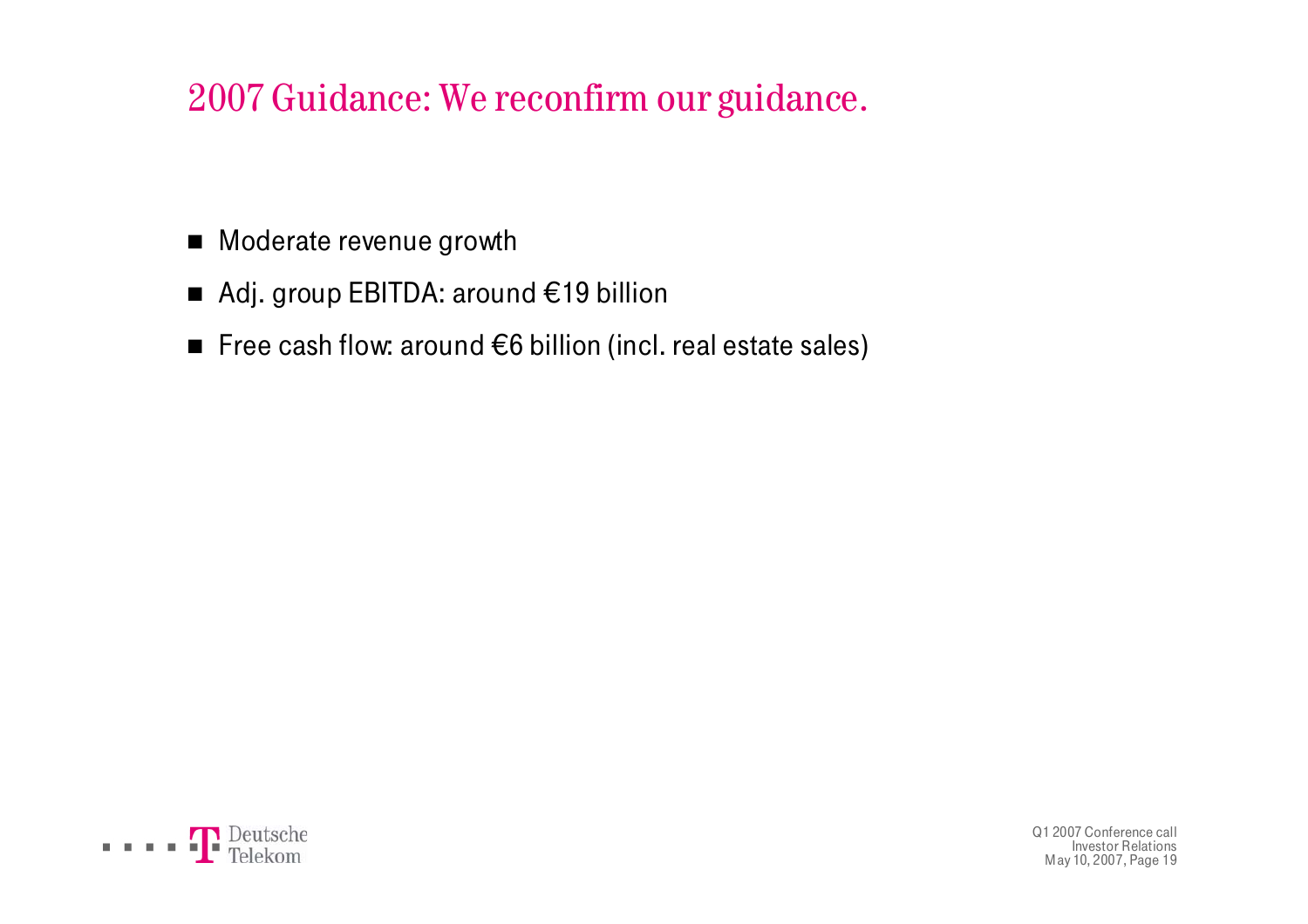# Q1/2007. Financials.

Dr. Karl-Gerhard Eick

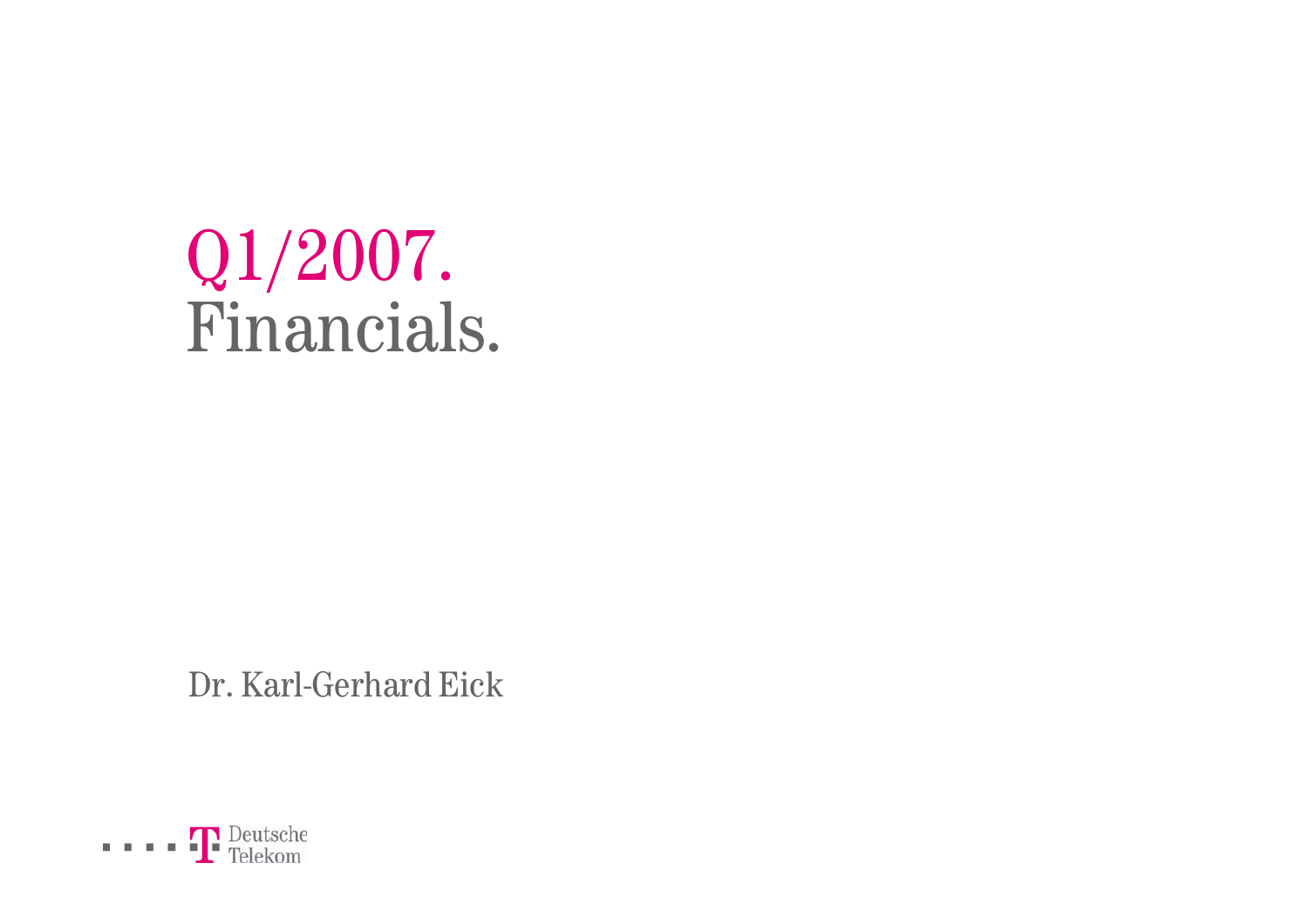# Q1 2007 – Free cash flow impacted by restructuring payments.

| $\epsilon$ billion                          | Q1/07  | Q1/06  |
|---------------------------------------------|--------|--------|
| <b>Cash Flow</b>                            | 4.4    | 4.8    |
| Change in working capital and accruals      | $-2.1$ | $-1.3$ |
| Of which restructuring payments             | $-0.7$ | 0.0    |
| <b>Taxes and dividends</b>                  | 0.2    | $-0.2$ |
| Cash generated from operations              | 2.5    | 3.3    |
| Net interest payment                        | $-0.5$ | $-0.5$ |
| Net cash provided by operating activities   | 2.1    | 2.8    |
| Investments in PP&E and intangible assets   | $-2.0$ | $-2.0$ |
| Proceeds from real estate sales             | 0.3    | 0.3    |
| Proceeds from miscellaneous asset disposals | 0.1    | 0.0    |
| Free cash flow                              | 0.4    | 1.0    |
| Free cash flow adjusted <sup>1</sup>        | 0.5    | 1.0    |

1 Excl. Centrica. Rounded figures.

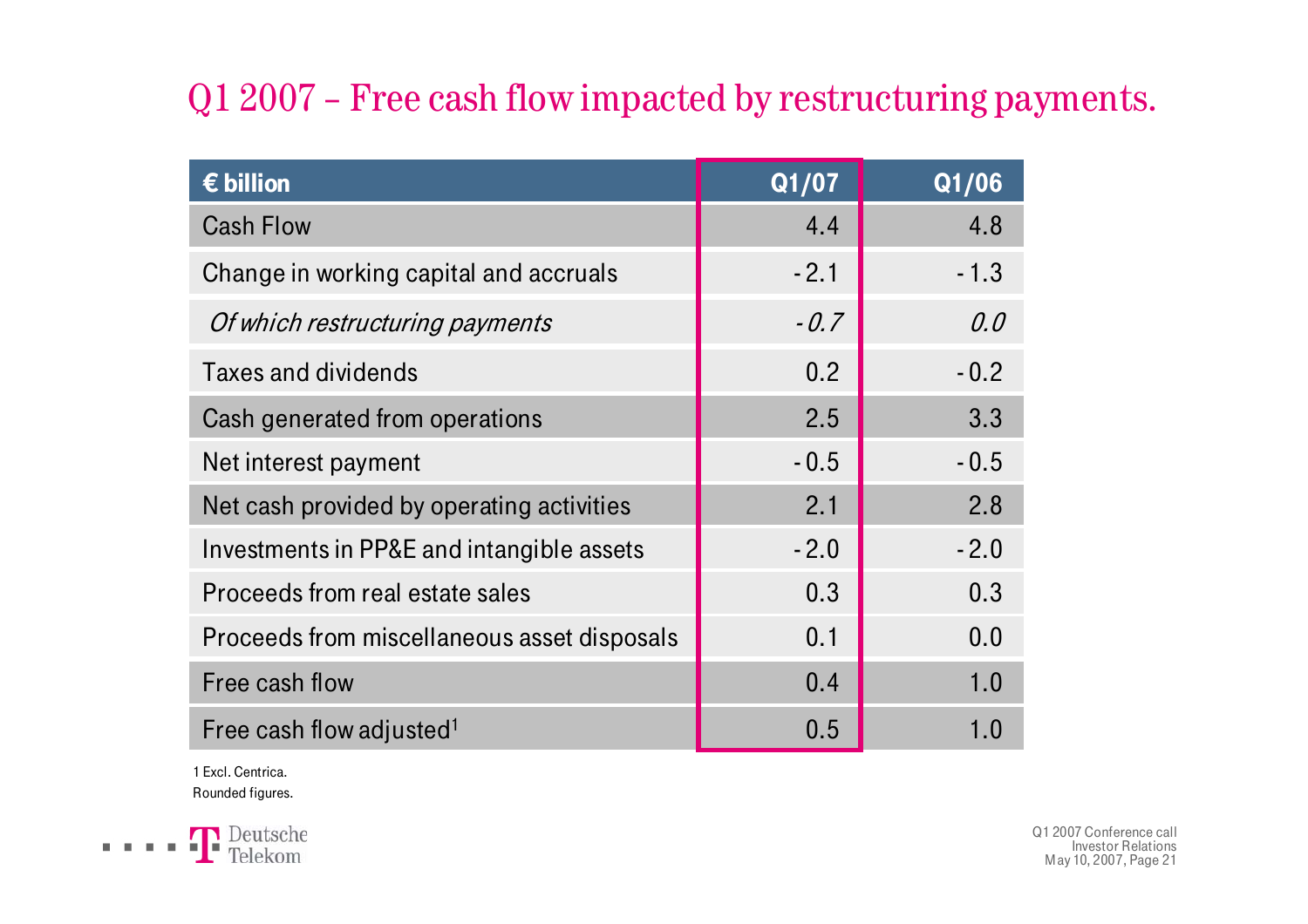# Q1 2007 – Net income impacted by higher D&A & net fin. exp.

| $\epsilon$ billion              | Q1/07   | Q1/06   | Adj. Q1/07 | Adj. Q1/06 |
|---------------------------------|---------|---------|------------|------------|
| <b>EBITDA</b>                   | 4.54    | 4.89    | 4.68       | 4.97       |
| Depreciation and amortization   | $-2.75$ | $-2.57$ | $-2.75$    | $-2.56$    |
| Net financial expense           | $-0.75$ | $-0.55$ | $-0.73$    | $-0.75$    |
| - of which net interest expense | $-0.66$ | $-0.66$ | $-0.66$    | $-0.66$    |
| <b>EBT</b>                      | 1.05    | 1.77    | 1.20       | 1.66       |
| Income taxes                    | $-0.47$ | $-0.57$ | $-0.52$    | $-0.58$    |
| Earnings after taxes            | 0.58    | 1.20    | 0.68       | 1.08       |
| <b>Minorities</b>               | $-0.12$ | $-0.11$ | $-0.12$    | $-0.11$    |
| Net income                      | 0.46    | 1.09    | 0.56       | 0.97       |

Rounded figures.